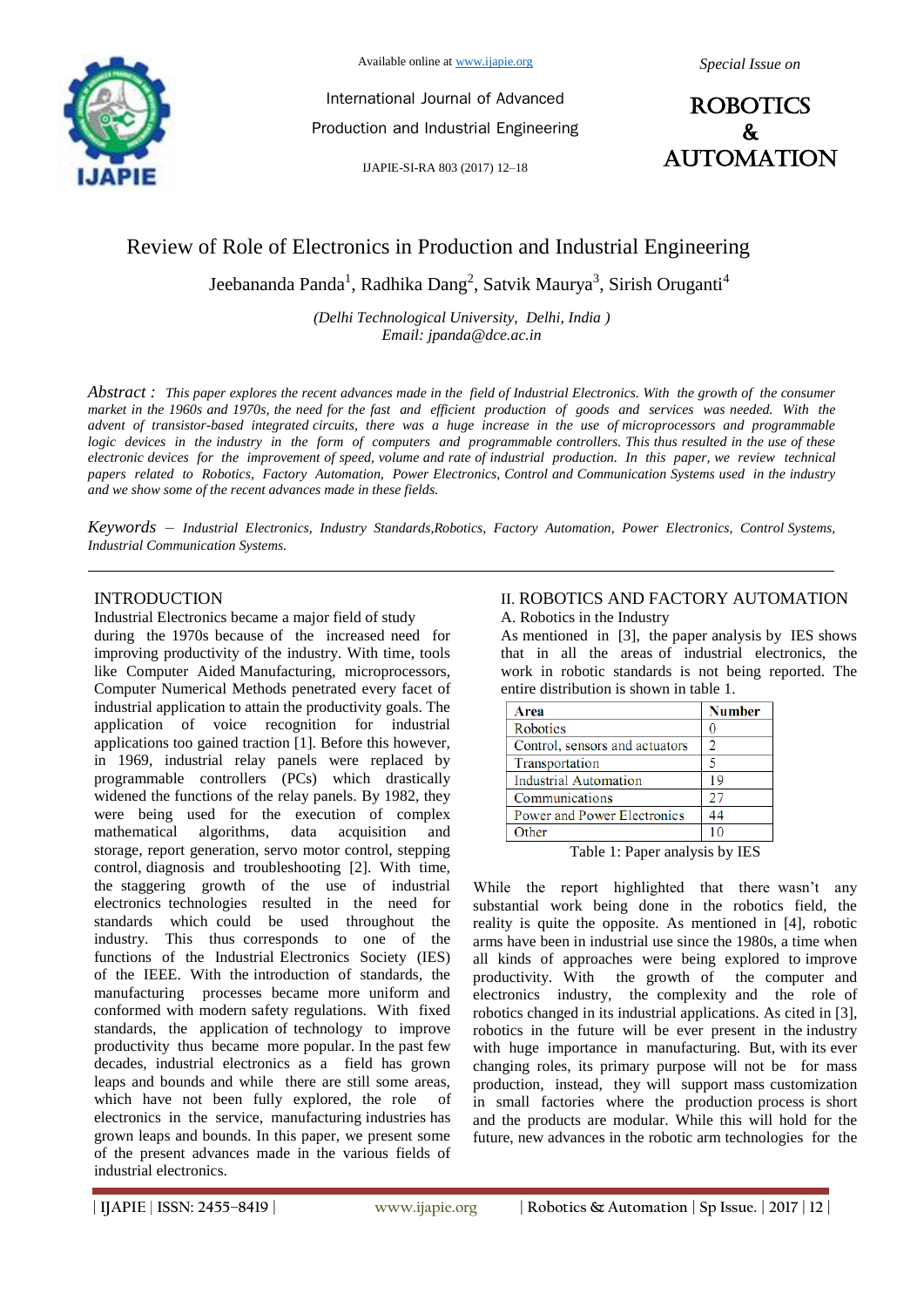#### *Jeebananda Panda et al., International Journal of Advanced Production and Industrial Engineering*

manufacturing industry and the services industry are plentiful. We proceed by listing some below: i. Multi Degree of Freedom (multi – DOF) robots:

With the need to make the manufacturing process fast as well as precise, the need arose to make robotic arms which could simulate the human waist, arm, forearm and wrist to make achieve a fair bit of precision as well as speed. The research on the multi – DOF industrial welding robot in [5] using neural networks represents the latest advancements in the robotic technologies for industrial applications.

ii. Robotic Gripper for industrial high speed assembly: Due to the high demand of dexterity, precision and speed in the industrial assembly process, the development of a robot that can grasp large number of parts with the correct postures became very important. In [6], we see the proposal of a novel gripper for industrial applications which can precisely twist and position any object fitting the necessary dimensions.

iii. Robots in the Healthcare Industry: The robots presented in [7], 'CareBot' and 'ReceptionBot' are examples of the huge role robotics has and will get in the services industry. The robotic systems proposed in [7] are highly sophisticated and are capable of modifying their functions autonomously.

Apart from these new developments in the field of robotics, existing technology has been further improved with the use of sophisticated software which further increases the function of robotic systems in the industry, an example being the Natural Interface presented in [8] for the control of an Industrial Hydraulic Arm. This is indicative of the importance robotics has in industrial applications in present times.

## B. Factory Automation

The automation of factories refers to the automatic control of various processes and machinery in a factory with the help of various control systems and software systems with minimal human involvement. The need of automation of factories goes hand with the need to increase the speed and rate of production as well as improving the safety standards in the factories. Factory automation was conceptualized and implemented with the initial start of the use of programmable controllers in the industry as mentioned in [2]. With the increasing ease of programming devices, automation processes could be sped up and made more complex. The changes in the software in factory automation have been highlighted by S. Ulewicz et. Al. in [9], which shows the various changes factory automation software has undergone for testing and application. We now proceed to enumerate some recent advances made in factory automation:

i. Empowerment of existing material handling systems: C. Hammel et. Al. in [10] introduce improvements to the

Automated Material Handling Systems (AMHS) used presently in the industry. The improvements are made by selecting a suitable path for the delivery and also by trying to limit the number of vehicles trying to pass a given point at a time. Improvements are also made to the scheduling and dispatching of the products.

ii. Use of WLAN for factory automation systems:

With the advent of wireless technology, the use of wireless networks has become a viable and promising candidate for industrial automation applications. As highlighted in [11], the use of a WLAN for the control of various automated appliances in the factory can be used with acceptable performance with a decent level of processing speed and error rate.

iii. Factory Automation using adaptive frequency hopping communication: For further improving the performance of wireless systems for automation purposes, A. Wulf et. Al. in [12] presented a frequency hopping spread spectrum system with Gaussian Frequency Shift Keying for the transceiver technology. The results proved to be promising and it significantly improved the performance of the wireless system for factory automation.

## III. POWER ELECTRONICS

## A. Reliability

Over the past few decades, the use of power electronic systems has seen a tremendous increase in industrial applications. Numerous efforts have been made to make these systems more reliable and with higher life cycles, making them more cost effective. Reliability, which refers to the ability of a system to perform a required task under the given conditions for a certain period, of power electronics is measured in terms of three parameters – Analytical physics, Design for Reliability (DFR), and Verification  $&$  monitoring (see figure 1). As the complexity of the systems increases, their reliability in high powerdensity and high-temperature applications becomes critical. The challenges faced by designers of Power Electronic Systems have been elaborated in [13], along with the major areas where this reliability can be improved with increased cost effectiveness.

Another significant development in this field is the use of DC-based power sources as an alternative solution to the traditional AC network. This allows for easy and effective integration of Renewable Energy Sources (RESs) and electronic based loads into power systems. Recent findings have revealed that innovations in power electronics can lead to the development of efficient medium and low-voltage DC power (MV/LV DC), especially for smart grids with high penetration of distributed energy sources (DER) and electronic based loads.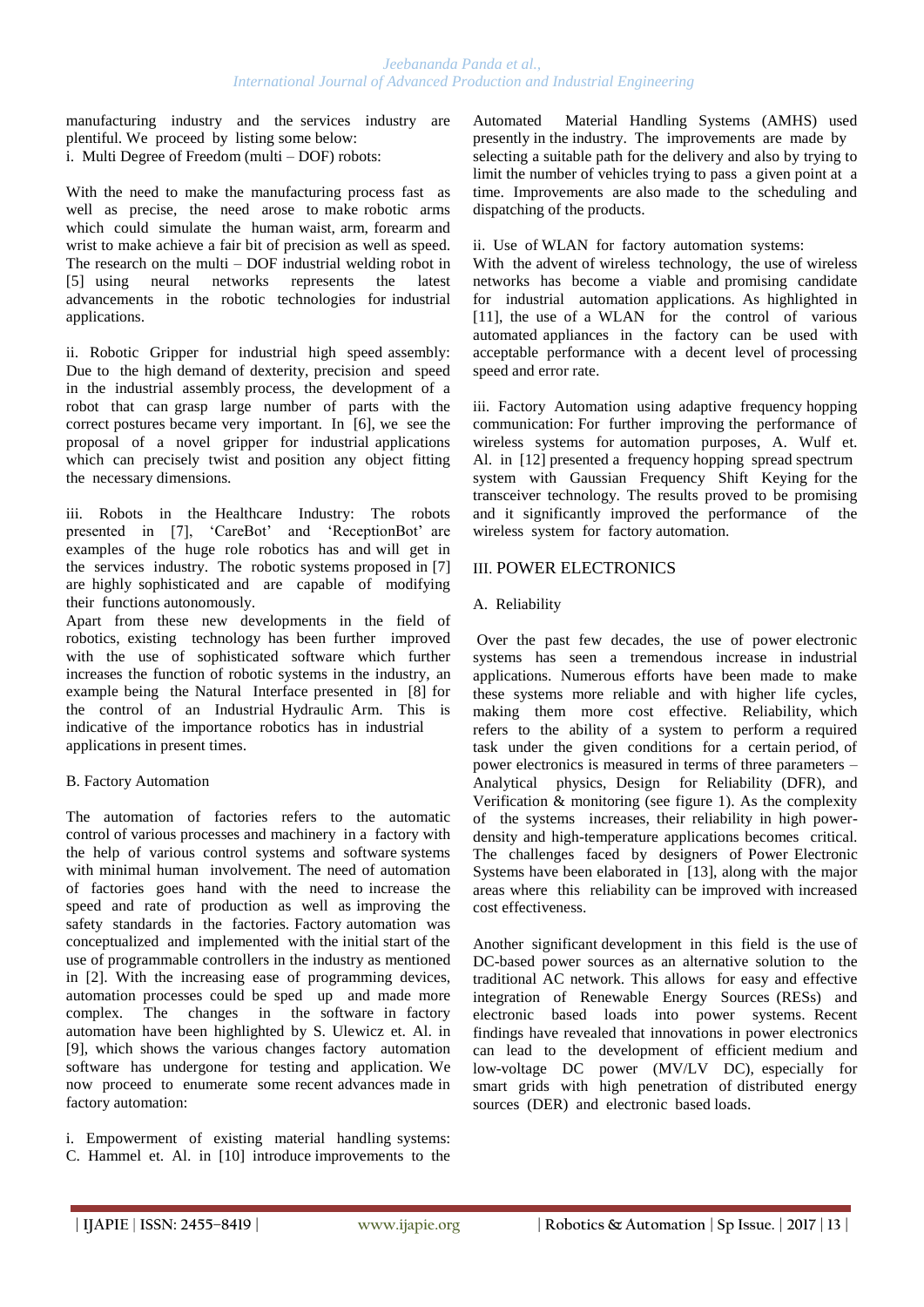

Figure 1 : Scope in power electronics reliability.





Figure 2:Different topologies of AC-DC unidirectional Converters.

by employing high-efficient power converter interfaces. Using an appropriate converter topology with suitable switching approach would increase the overall energy conversion efficiency up to 96% at Points of Common Coupling (PCC). A few such topologies,discussed in [14] are shown in figure 2, 3, 4, and 5.



Figure 3:Isolated DC-DC converters: (a)full-bridge, (b) series-resonant, and (c)push-pull



Figure 4: Full-bridge DC-DC converter with PSMT and zero voltage switching



phase converters

Figure 5: Voltage multiplier cell integrated with the two phase boost DC-DC

B. Model Predictive Control (MPC) in Power Electronics

MPC, being one of the most important advances in process control, finds significant applications in Power Electronics, especially in the different kinds of power converters, -like the DC-DC, DC-AC, AC-DC and AC-AC kinds. [15] The MPC algorithm, as applied in industrial electronics, has been shown in [15].

Other interesting applications of MPC are in the Battery Energy Storage Systems (BESS), Direct torque control, Torque Ripple Compensation, Static-Synchronous Compensator (STATCOM), as discussed in [16]. These applications are seen primarily at a research level. At an industrial level, however, certain other applications have been reported, given in table 2.

| <b>Application</b>                  | <b>Sampling</b><br><b>Rate in Hz</b> | Company        |
|-------------------------------------|--------------------------------------|----------------|
| Integrated room automation          | 0.002                                | <b>Siemens</b> |
| Adaptive cruise control             |                                      | Chrysler       |
| Differential gearbox with backslash | 25                                   |                |
| Autonomous vehicle Steering         | 30                                   | Ford           |
| <b>Traction</b> control             | 50                                   | Ford           |
| Electronic Throttle Control         | 200                                  | Ford           |
| <b>Voltage Source Inverters</b>     | $10 \times 10^{3}$                   |                |
| Direct Torque Control               | $40 \times 10^{3}$                   | <b>ABB</b>     |
| <b>DC</b> -DC Converters            | $50 \times 10^{3}$                   | <b>STM</b>     |

Table 2: Summary of MPC applications as reported by industry

C. Power electronics in Renewable Energy Sources.

The world is moving towards sustainable development. The installation of Renewable Energy Sources (RES) has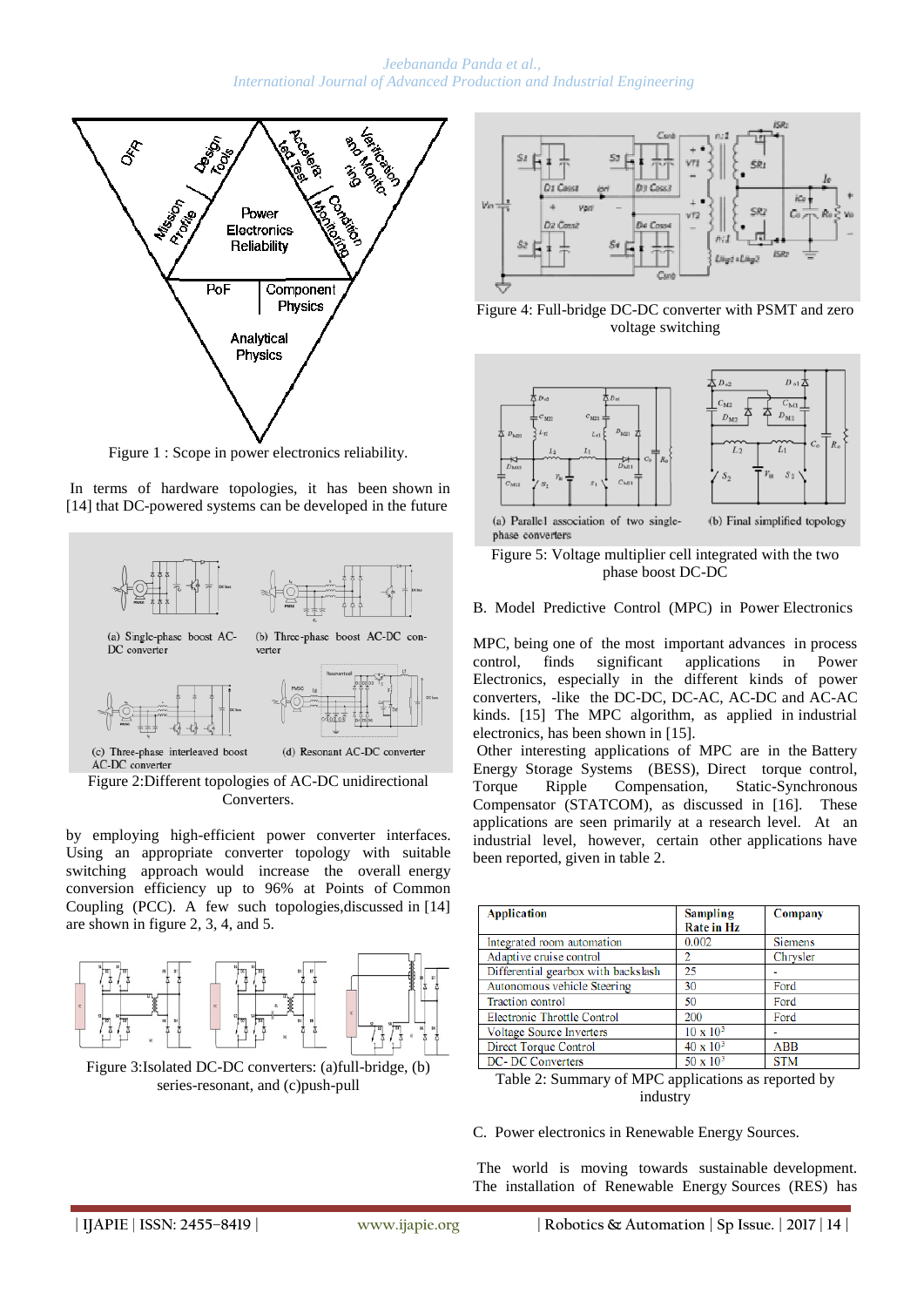#### *Jeebananda Panda et al., International Journal of Advanced Production and Industrial Engineering*

been an important indicator of this progress in recent years. The output of these sources is, however, intermittent. Utility-scale battery energy storage systems (BESS), with their fast response characteristics can provide an economic and promising alternative to smooth the output power of RES [17]. BESS can provide multiple market related and grid support services. Power Electronics(PE) bridges the gap between BESS rated at tens of MWs and the Medium Voltage (MV) electricity grid [17]. The PE unit acts as an interface between the batteries and the electricity grid, controls the power flow of BESS, and regulates the operating points of batteries, thus elongating the life span of the BESS. Commercially viable PE topologies suitable for utility-scale BESS applications have been reviewed in [17] and their efficiencies have been thoroughly discussed and compared.

#### IV. CONTROL AND COMMUNICATION SYSTEMS

#### A. Multi Agent SCADA Systems

Supervisory Control and Data Acquisition systems have taken over the industrial world. They find applications in all modern industries and power transmission networks. They have modernized and made processes more efficient, and more optimized. SCADA systems are almost always based on one central server. However, recent developments as reported by Kosakaya [18] describe a Multi Agent based SCADA Systems, which improves the serviceability and leads to a maintenance free system. In the work done, SCADA systems have been implemented by Intelligent Field Terminals, which use a common algorithm agnostic to system specifications. The entire setup was analysed as a possible control mechanism to control the levels of various reservoirs of water within a certain range.

An Inter Terminal Parameter is used to ensure smooth communication among all the distributed agents, and to solve problems among negotiations, and to keep other agents immune to problems faced by one agent. The described system uses an adaptive Solitary/Cooperative Control Algorithm, which prioritizes the malfunctions as three events, as shown.





| Priority                             | Event                                      | <b>Event Definition</b> |  |
|--------------------------------------|--------------------------------------------|-------------------------|--|
|                                      | $\Delta H$ , $\Delta P$ , $\Delta V$ < K   | Normal                  |  |
| C                                    | $\Delta H$ , $\Delta P$ , $\Delta V > K$   | Minor Problem           |  |
|                                      | $\Delta H$ , $\Delta P$ , $\Delta V \gg K$ | Critical Problem        |  |
| <b>Table 3: Error Event Priority</b> |                                            |                         |  |

Based on the malfunction events the appropriate control variables X and Y are set values, and the required algorithm is executed as shown in the flowchart below.



#### **Figure 7: Error Correction Algorithm**

This scheme of Multi Agent SCADA vastly improves the device specification independency, serviceability, and ensures a maintenance free operation. It takes care of inconsistencies in data processing by various terminals, via negotiation protools. Practical results also show that the convergence also reduces, which proves to be an added advantage over conventional SCADA. The future prospects of this are applications in Traffic Signalling, and Power Transmission Networks.

B. Neural Networks, Fuzzy Systems The use of Neural Networks and Fuzzy Systems has seen prominence in recent Industrial Control Systems. Automated Neural Networks use advanced algorithms like Levenberg-Marquardt today, which are feed forward algorithms that do not propagate an error backwards [19]. Other Neural Networks exist, such as the radial basis function, counter propagation, and learning vector quantization. A fast and effective training algorithm called Neuron-by-Neuron has been developed which can train any feed-forward network, with a much greater efficiency than EBP, and an accuracy similar to LM. Recent Neural Network applications minclude:

1. Motor Actuation: This has been widely studied by many researchers. Various network topologies like Adaline, Multilayer, perceptron-cascade, and B-spline neural networks. Motors of all kinds were actuated, achieving a good control stability and set point convergence, based on the type of neural network used.

2. Fault Detection and Prediction: Machado et al. [20] presented a topology where faults were detected and corrected by algorithms in field device function blocks.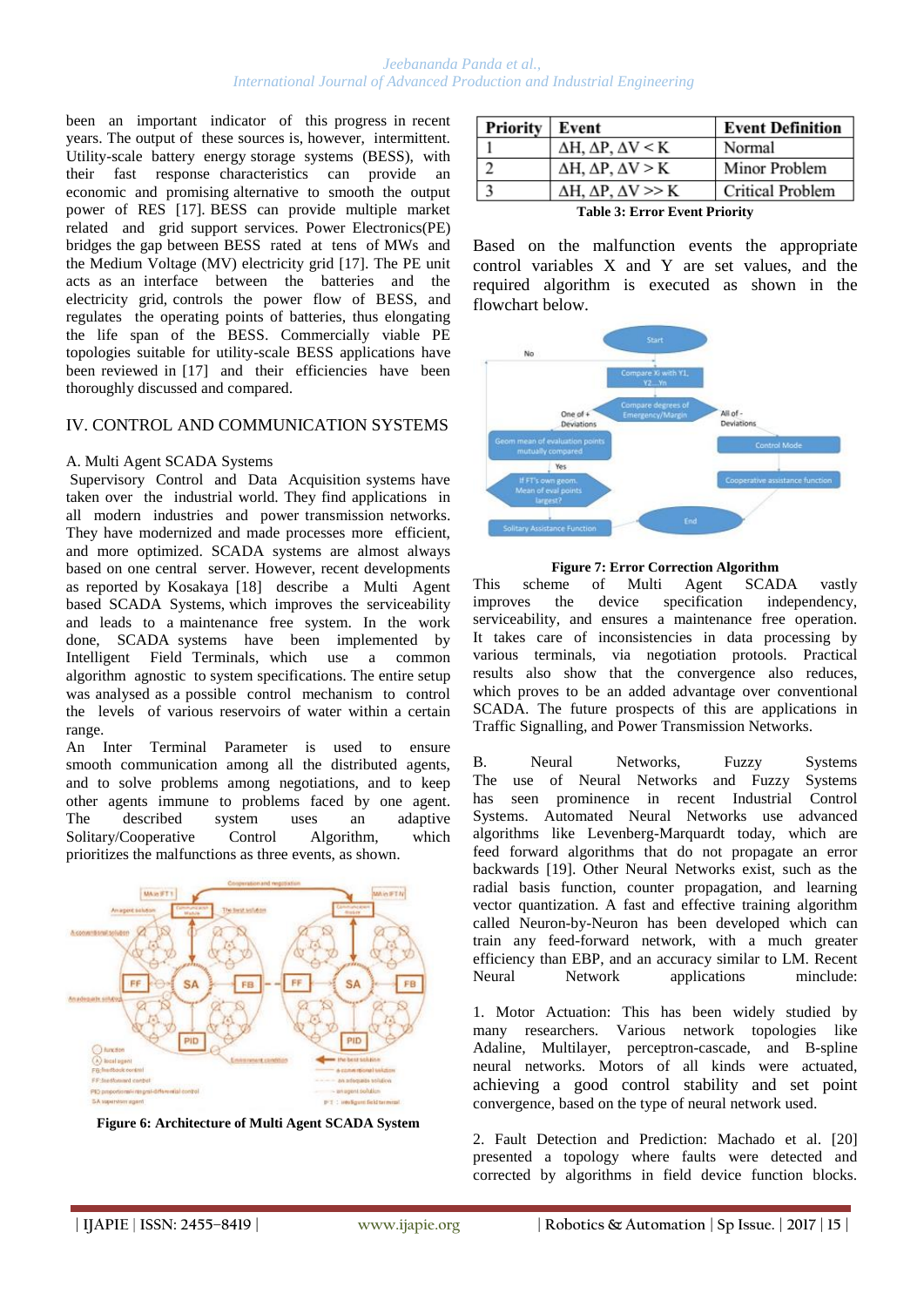#### *Jeebananda Panda et al., International Journal of Advanced Production and Industrial Engineering*

This was applied to Factory Automation. Neural networks help us not only detect and correct faults, but also analyse their pattern and prevent future events by taking appropriate maintenance measures.

3. Manufacturing: ANNs have helped in solving Scheduling problems with production line jobs. [21] have produced an algorithm that speeded up a Hopfield NN, making it easier and faster to provide a scheduling<br>solution with a near optimum result. solution with a near optimum result.

4. Power Distribution and Handling: Neural Networks have helped generate clean power sources, by eliminating ripples, noises, distortions and phase mismatches. They analyse the pattern of the incoming aberration, and implement measures to predict and prepare for the next error instant, therefore providing a pure power source. Power sources can also be analysed for their properties using Neural networks, as proposed by Chang et al. [22] wherein the authors analysed harmonic amplitudes of measured current ripples, and regulated the supply accordingly. Experimental results have shown quick convergence, and a strong stability factor. Recent advances have given rise to hybrid NeuroFuzzy systems which improve in traditional fuzzy systems, and bridge the gap between neural networks and fuzzy systems. They do not require training like neural networks do, and can be directly designed from the fuzzy rule table. They produce more smoother control results, and an improved accuracy. However, the systems themselves are more complex and harder to design. They have been implemented in various applications, and in all cases have shown a better stability and performance than neural networks or fuzzy logic controllers alone.

C. Embedded MPU based Test Benches In VLSI Economy, a transistor on a chip is practically free. What makes modern devices so expensive, are the costs incurred in the Bond wires, and that in testing the prototypes and assembly line samples. Testing machines and algorithms are both expensive to buy/hire, and also cumbersome. To alleviate this problem, Akhtar et al. [23] have provided a cheap, state diagram based, cheap, modular testing alternative, which has been implemented on a EVALSPEAr320PLC Board by the authors. Module based architecture is shown below:



The Test Execution Manager is designed as State Machine. The host can send commands to the state machine on the target thru the AMC, or as contained in the Test vector definition. The state diagram is as shown:



**Figure 9: State Diagram of Tester**

Data loggers are used to record all input and output data. There are two threads: Data logging and Data streaming threads, which read an add data to a Linked list.

Each linked node has a Data field and an address field, to store location of next node.

The work in paper [23] proves to be very cheap owing to the characteristics:

1. Reusability: This scheme being a reprogrammable development board, it can be used to perform any other function as well by uploading the appropriate code. Thus, the hardware is not limited to a single usage function. Multithreaded programming enables an efficient sharing of resources based on use case requirement.



**Figure 10: Data Logger Algorithm**

2. The described scheme can be used for multiple communication protocols, some of which are Analog, GPIO, MODBUS, CAN BUS, and Ethernet. It can be used in an instantaneous input mode, or in a mode with the test input is defined as a vector.

3. The hardware (development board) used is very cheap. Compared to the competition in current use today.Any personal computer can be used to program the hardware,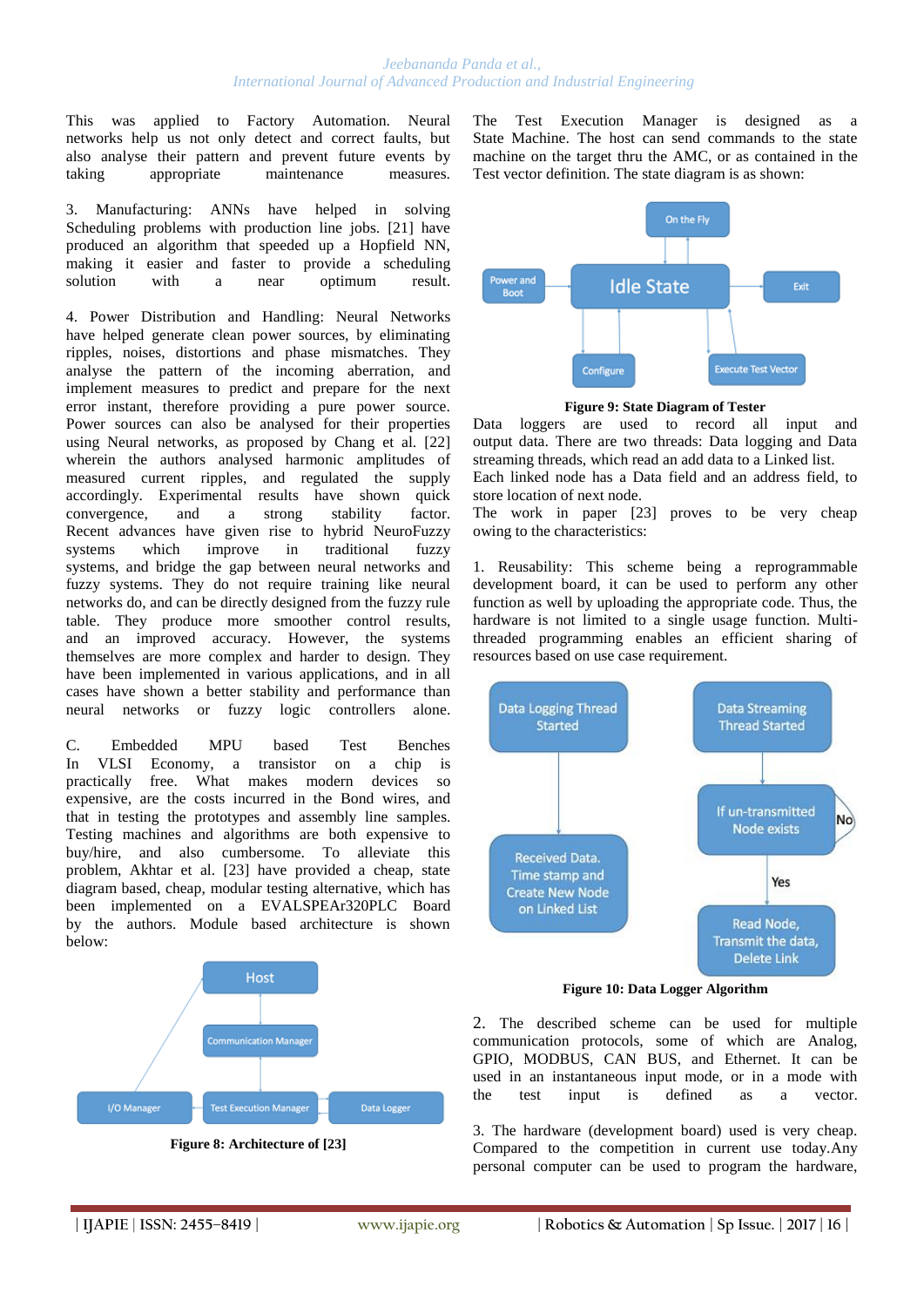making it agnostic to user PC specifications.

4. The software used in this scheme is an open source non-proprietary software, which means anyone can download and use it freely. The user is able to make changes to the program used, based on their requirement. There is complete freedom to program the hardware to suit the needs of the device to be tested.

## V. CONCLUSIONS

The role of Electronics in the radical change and sophistication the various industries have gone through in the past few decades cannot be ignored. In this paper, we have highlighted some of the recent advances that have been made in the field of Industrial Electronics, some which have already been implemented in the industry and some which are still being researched upon. We have analysed the various subfields of Industrial Electronics namely- Robotics, Factory Automation, Power Electronics, Control Systems and Factory Communication Systems. While most of these subfields find applications in the manufacturing industries, fields such as Robotics and Control Systems are in use in the Service Industry as well, the 'ReceptionBot' and 'CareBot' mentioned in [7] being two very good examples. The use of BESS as a Renewable Energy Source, as discussed in [17] highlights the importance of Power Electronic Systems with efficient, stable outputs, for successful utilisation of Renewable Energy and overall Sustainable Development. Verification has been made very simple by the work in [23], which also proves to be a much cheaper alternative.

#### REFERENCES

- [1] G. Kaplan, "Industrial Electronics: To Boost Productivity," *IEEE Spectrum,* vol. 13, no. 1, pp. 87-90, 1976.
- [2] R. K. Jurgen, "Industry's Workhorse gets smarter," *IEEE Spectrum,* vol. 19, no. 2, pp. 34 - 38, 1982.
- [3] V. Huang and M. Condry, "Standards Activities in Industrial Electronics – and whither robotics?," in *2010 IEEE International Conference on Industrial Technology*, 2010.
- [4] G. Kaplan, "Industrial Electronics," *IEEE Spectrum,* vol. 22, no. 1, pp. 68 - 71, 1985.
- [5] Y. Jing, W. Rui and J. Li, "Research on Neural Network PID Adaptive Control with Industrial Welding Robot in Multi-degree of Freedom," in *2016 IEEE Information Technology, Networking, Electronic and Automation Control Conference*, 2016.
- [6] F. Chen, F. Cannella, C. Canali, T. Hauptman, G. Sofia and D. Caldwell, "In-Hand Precise Twisting and Positioning by a Novel Dexterous Robotic Gripper for Industrial High-Speed Assembly," in *2014 IEEE International Conference on Robotics & Automation*, Hong Kong, 2014.
- [7] H. S. Ahn, M. H. Lee and B. A. MacDonald, "Healthcare Robot Systems for a Hospital Environment: CareBot and ReceptionBot," in *24th IEEE International Symposium on Robot and Human Interactive Communication* , Kobe, 2015.
- [8] R. G. Lins, E. W. M. Gomes, M. Corrazim and A. Beaulieu, "Development and Implementation of a Natural Interface to Control an Industrial Hydraulic Robot Arm," in *2015 9th Annual IEEE International Systems Conference*, 2015.
- [9] S. Ulewicz, D. Schütz and B. Vogel-Heuser, "Software Changes in Factory Automation," in *40th Annual* INTERNATIONAL CONFERENCE ON ADVANCED PRODUCTION AND INDUSTRIAL ENGINEERING, 9-10 DECEMB *Conference of the IEEE Industrial Electronics Society*, 2014.
- [10] C. Hammel, R. Schmaler, Thorsten-Schmidt, J. Lubke, M. Schöps, U. Horn and M. Mosinski, "Empowering Existing Automated Material Handling Systems to Rising Requirements," in *27th Annual SEMI Advanced Semiconductor Manufacturing Conference*, 2016.
- [11] K. A. Maria, D. K. Lam, L. Lanate Jr., Y. Nagao, M. Kurosaki, H. Ochi and I. S. Areni, "Design of WLAN based system for Fast Protocol Factory Automation System: FA: Factory Automation," in *22nd Asia-Pacific Conference on Communications*, 2016.
- [12] A. Wulf, L. Underberg and R. Kays, "Adaptive Frequency Hopping Communication for Factory Automation," in *19th International Conference on OFDM and Frequency Domain Techniques*, 2016.
- [13] H. Wang, M. Lissere and F. Blaabjerg, ""Toward Reliable Power Electronics: Challenges, Design Tools, and Opportunities,"," *IEEE Industrial Electronics Magazine, vol. 7, no. 2,* pp. 17-26, June 2013.
- [14] T.-D. Mai, G. V. d. Broeck, A. Pevere and J. Driesen, ""Power electronics for potential distribution dc power evolution: A review,"," in *IEEE International Energy Conference (ENERGYCON)*, Leuven, 2016.
- [15] J. Rodriguez, G. Konstantinou, C. D. Townsend, J. Pou, S. Vazquez, G. D. Demetriades and V. G. Agelidis, ""State of the Art of Finite Control Set Model Predictive Control in Power Electronics,"," *IEEE Transactions on Industrial Informatics, vol. 9, no. 2,* pp. 1003-1016, May 2013.
- [16] G. Papafotiou, G. D. Demetriades and V. G. Agelidis, ""Integration of model-predictive control in medium and high-voltage power electronics products: An industrial perspective on gaps and progress required,"," in *Industrial Electronics Society IECON 2015 - 41st Annual Conference of the IEEE,* , Yokohama, 2015.
- [17] G. Wang, M. P. Kazmierkowski, J. R. Espinoza, P. Zanchetta, H. Abu-Rub, H. A. Young and C. A. Rojas, ""A Review of Power Electronics for Grid Connection of Utility-Scale Battery Energy Storage Systems,"," *IEEE Transactions on Sustainable Energy, vol. 7, no. 4,,* pp. 1778-1790, Oct. 2016.. [18] J. Kosakaya, "MuIti-Agent-Based SCADA System," in

*2016 Second International Conference on Event-based Control, Communication, and Signal Processing (EBCCSP)*, Hachinohe, 2016.

- [19] M. S. Pukish, "Recent Advances in the Application of RealTime," in *IECON 2012 - 38th Annual Conference on IEEE Industrial Electronics Society,* , Montreal, CA, 2012.
- [20] V. Machado, A. Neto and J. D. de Melo, "A Neural Network Multiagent Architecture Applied to Industrial Networks for Dynamic Allocation of Control Strategies Using Standard Function Blocks," *Industrial Electronics, IEEE Transactions on, vol. 57,* 2010.